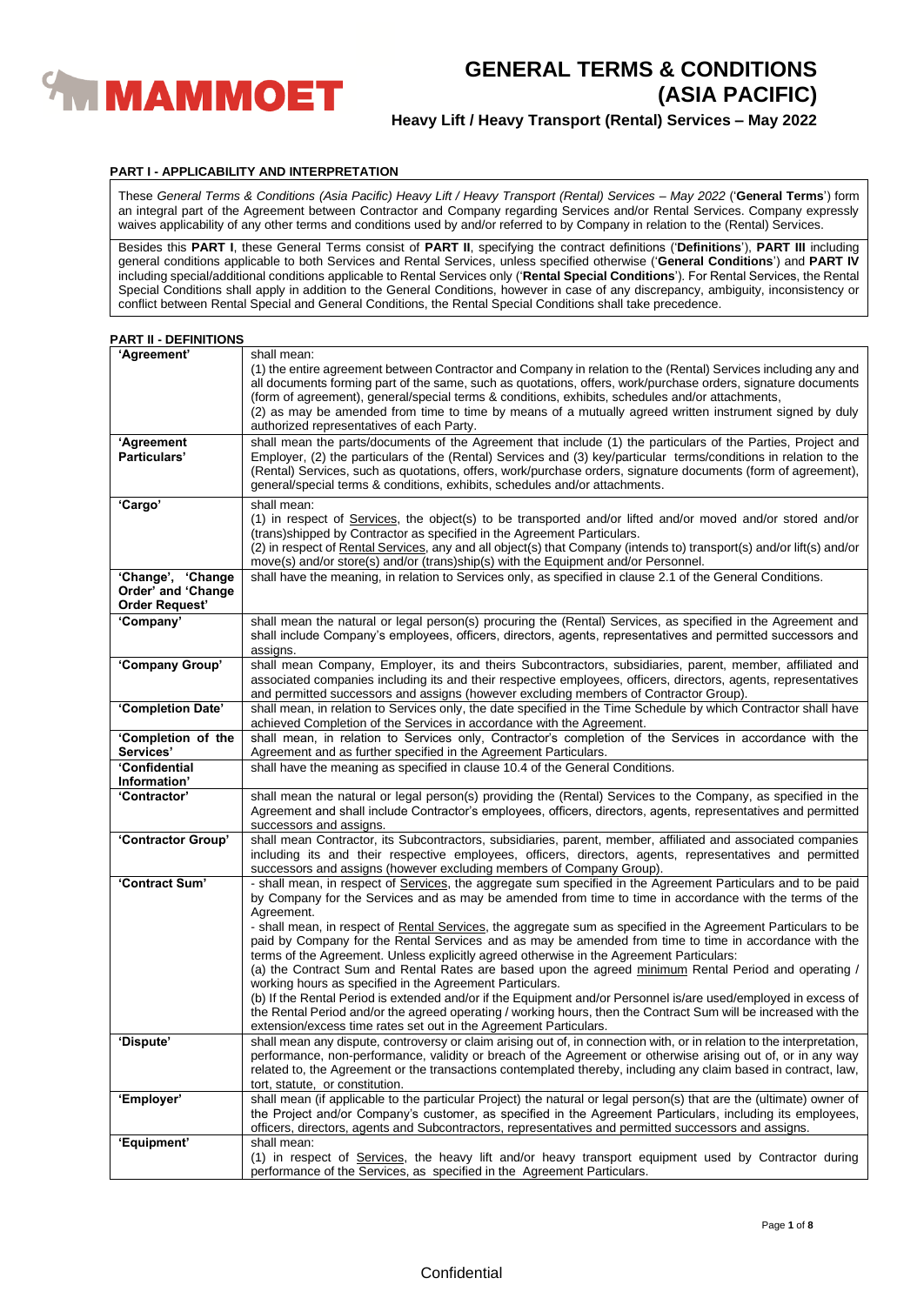

# **Heavy Lift / Heavy Transport (Rental) Services – May 2022**

|                    | (2) in respect of Rental Services, the heavy lift and/or heavy transport equipment rented out to Company, as<br>specified in the Agreement Particulars. |
|--------------------|---------------------------------------------------------------------------------------------------------------------------------------------------------|
| 'Force Majeure'    | shall have the meaning as specified in clause 6.4 of the General Conditions.                                                                            |
| 'Inclement         | shall mean, at Contractor's sole discretion, the existence or effects of heavy rain, wind (including but not limited                                    |
| Weather'           | to wind at lifting altitude) and/or other climatic conditions (including but not limited to hail, snow, cold, , dust storm                              |
|                    | and/or extreme high temperature), by virtue of which it is either not reasonable and/or not safe for Personnel                                          |
|                    | and/or Equipment exposed to continue working or which prevents performance of all or part of the Services.                                              |
| Law                | shall mean statutes, acts, ordinances, sub-ordinate legislation, regulations, by-laws, orders, directions, awards                                       |
|                    | and proclamations of any governmental, public or statutory authority in any jurisdiction which affects the                                              |
|                    | Services.                                                                                                                                               |
| 'Original Contract | Shall mean the Contract Sum agreed at the time Contractor and Company entered into the Agreement, hence                                                 |
| Sum'               | excluding any increases of the same that may be made from time to time in accordance with the terms of the                                              |
|                    | Agreement (Particulars).                                                                                                                                |
|                    |                                                                                                                                                         |
| 'Parties/Party'    | Shall mean Company and Contractor / either Company or Contractor                                                                                        |
| 'Personnel'        | shall mean:                                                                                                                                             |
|                    | (1) in respect of Services, the personnel deployed by Contractor during performance of the Services, as specified                                       |
|                    | in the in the Agreement Particulars.                                                                                                                    |
|                    | (2) in respect of Rental Services, the personnel rented out to Company, as specified in the in the Agreement                                            |
|                    | Particulars.                                                                                                                                            |
| 'Project'          | shall mean the project specified in the Agreement Particulars.                                                                                          |
| 'Rental Period'    | shall be at least the minimum rental period for each piece of Equipment and/or each individual Personnel                                                |
|                    | member, all as specified in the Agreement Particulars.                                                                                                  |
|                    |                                                                                                                                                         |
|                    | Unless agreed otherwise in the Agreement Particulars:                                                                                                   |
|                    | (a) The Rental Period for each piece of Equipment and/or each individual Personnel member shall commence                                                |
|                    | on the earlier of (i) the agreed (anticipated) commencement date of the Rental Period (if any) or (ii) the date of                                      |
|                    | actual arrival of the Equipment and/or Personnel on Site.                                                                                               |
|                    | (b) The Rental Period for each piece of Equipment and/or each individual Personnel member shall include the                                             |
|                    | period during which the Equipment is assembled and disassembled and shall exclude the period during which                                               |
|                    | the Equipment and/or Personnel is/are transported to/from the Site.                                                                                     |
|                    | (c) The Rental Period for each piece of Equipment and/or each individual Personnel member shall end on the                                              |
|                    | later of (i) the agreed (anticipated) end date of the Rental Period (if any) or (ii) the date on which actual                                           |
|                    | disassembly at Site is achieved and Contractor can commence demobilization from Site.                                                                   |
| 'Rental Rate(s)'   | Shall<br>mean<br>the<br>(regular<br>extension/excess)<br>payable<br>by<br>Company<br>rate(s)<br>and<br>per                                              |
|                    | hour/day/week/month/annum/other time period for each piece of Equipment and/or each individual Personnel                                                |
|                    | member, as specified in the Agreement Particulars.                                                                                                      |
| 'Rental Services'  | shall mean the rent-out and hire of Equipment and/or Personnel by Contractor and Company respectively and/or                                            |
|                    | ancillary services provided by Contractor for the duration of the Rental Period, all as specified in the Agreement                                      |
|                    | Particulars and as may be amended in accordance with the terms of the Agreement.                                                                        |
| 'Services'         | shall mean the heavy lift, heavy transport and/or ancillary services/works provided by Contractor, as specified in                                      |
|                    | the Agreement Particulars and as may be amended in accordance with the terms of the Agreement.                                                          |
| 'Site'             | shall mean:                                                                                                                                             |
|                    | (1) in respect of Services, the location(s) and/or area(s) designated by Company where the Services is/are to                                           |
|                    | be performed as specified in the in the Agreement Particulars.                                                                                          |
|                    | (2) in respect of Rental Services, the location(s) and/or area(s) designated by Company where the Equipment                                             |
|                    | shall be used, as specified in the Agreement Particulars.                                                                                               |
| 'Subcontractor'    | shall mean, in respect of either Party, a natural or legal person having a direct contract with the respective Party                                    |
|                    | or with any other Sub(sub)contractor of the respective Party for the performance of a part of the Services or the                                       |
|                    | Project.                                                                                                                                                |
| 'Third Party'      | shall mean a natural or legal person not being (a member of) Company Group or Contractor Group.                                                         |
| 'Time Schedule'    | shall mean, in relation to Services only, Contractor's schedule for performance of the Services as specified in                                         |
|                    | the Agreement Particulars.                                                                                                                              |

## **PART III – GENERAL CONDITIONS**

## **1. SCOPE OF SERVICES (WORK)**

In consideration for the Contract Sum, Contractor shall perform, provide and/or supply all (Rental) Services, set forth in the Agreement and perform all other obligations as set out in the terms and conditions of the Agreement (Particulars).

**2. CHANGES** (applicable to Services only)

**2.1 Change definitions**

2.1.1 '**Change**' shall mean any (1) change in the quality, quantity or nature of the Services including but not limited to additions, increases, decreases, omissions, removal, alterations, sequence changes and/or (2) Contractor proposed Changes as to accelerate performance of Services and/or achieve efficiency improvements and/or cost reductions and/or (3) change in Law.

'**Change Order**' shall mean a written instrument:

(1) formalizing a Change identified, initiated or required by either Company or Contractor,

(2) mutually agreed between authorized representatives of Company and Contractor,

(3) specifying the scope and details of the Change in the Services,

(4) specifying the amount of the adjustment, if any, in the Contract Sum, and

(5) the extent of the adjustment, if any, to the Time Schedule and/or Completion Date.

'**Change Order Request**' shall mean a written request or proposal for a Change Order submitted by either Company or Contractor and including:

(i) a description of the nature of the Change and the cause(s), event(s) and/or circumstances giving rise to the Change; and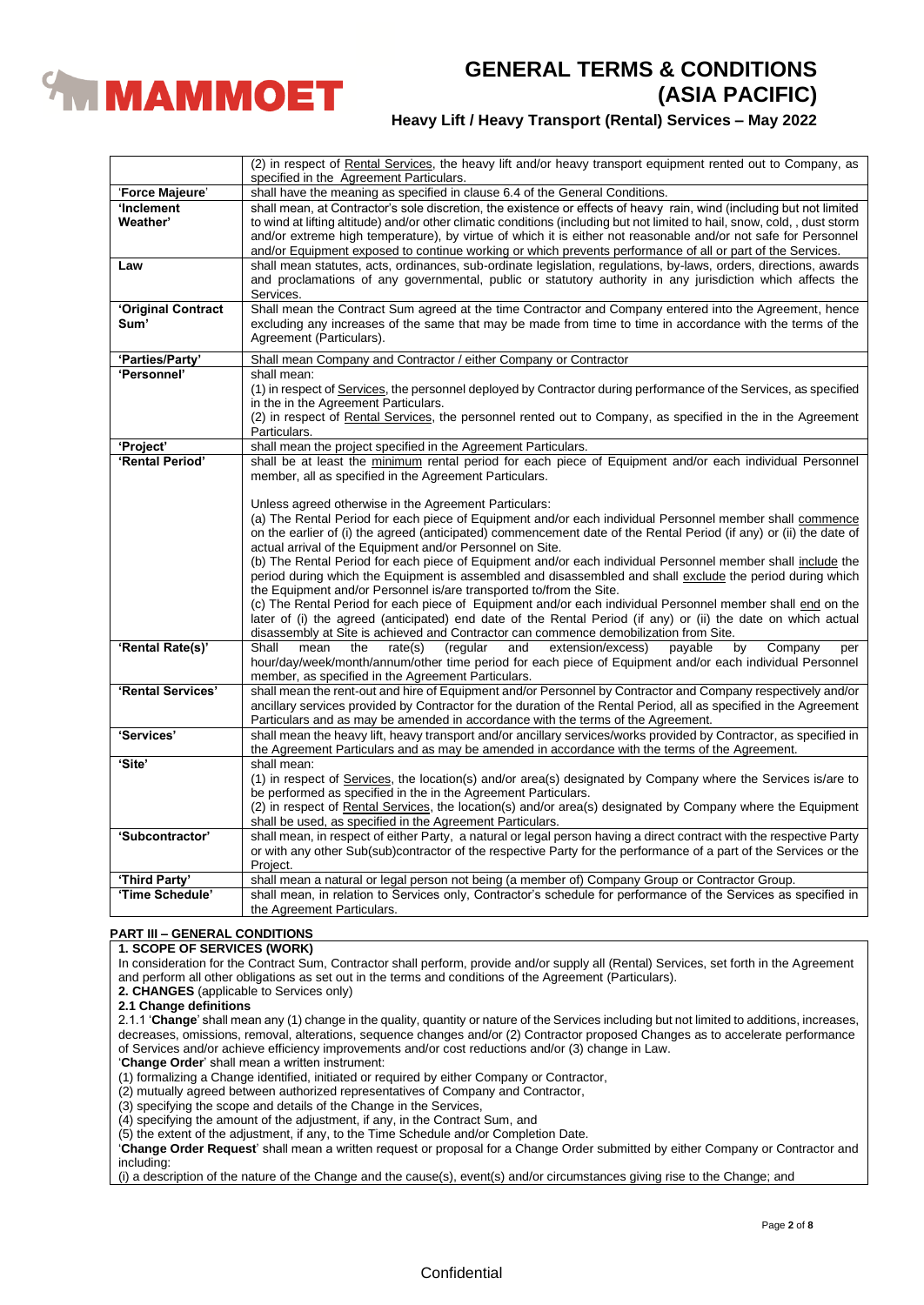

## **Heavy Lift / Heavy Transport (Rental) Services – May 2022**

Sum and/or Time Schedule and/or Completion Date. **2.2 Each Party can submit a Change Order Request** 2.2.1 Company may from time to time, but prior to Completion of the Services and subject to the limitations set in this clause 2, submit to Contractor a Change Order Request in relation to (a) Change(s) in the Services. 2.2.2 Contractor may from time to time, but prior to Completion of the Services, submit to Company a Change Order Request in relation to (a) Change(s) in the Services it has identified. **2.3 Company's and Contractor right to reject a Change Order Request** 2.3.1 Company may reject a Change Order Request submitted by Contractor if and to the extent the Change is necessary to overcome or correct: (i) the adverse consequences of a breach by Contractor of its obligations under the Agreement and/or defect in the Services caused by Contractor; and/or (ii) the adverse consequences of a negligent act or omission of Contractor in relation to the Services. 2.3.2 Contractor may reject a Change Order Request submitted by Company if and to the extent the scope of the Change falls outside the scope of Contractor's normal business activities and/or if other projects of Contractor or its (Sub)contractors will be delayed unreasonably at the sole discretion of Contractor. **2.4 Circumstances entitling Contractor to (request) a Change Order** 2.4.1 The following events and circumstances will in any event entitle Contractor to a Change Order including any adjustment of the Contract Sum and/or Time Schedule and/or Completion Date resulting therefrom: (a) Company's failure to meet its obligations under the Agreement; (b) amendment or additions to documentation, drawings or other information provided by Company; (c) new, additional or deviating instructions, directions and/or acts or failures to act by Company during performance of the Services; (d) delays or disruption caused by Company, Employer and/or any of its/their other (Sub)Contractors; (e) actual ground/subsoil conditions that cannot withstand the ground bearing pressure ('GBP') required for Contractor's equipment (including Cargo weight) used during performance of the Services, as specified by Contractor in the Agreement. In addition, Company shall also indemnify Contractor Group in respect of any and all damages, losses, claims, costs etc. resulting from such insufficient/unsuitable subsoil conditions; (f) the structural integrity of the Cargo is insufficient to safely and efficiently execute the Services and/or is not suitable for the lift and/or transport method used during performance the Services as specified in the Agreement. In addition, Company shall also indemnify Contractor Group in respect of any and all damages, losses, claims, costs etc. resulting from such unsuitability. (g) inaccuracy, incorrectness and/or incompleteness of information and documentation that Company has provided or has caused to be provided to Contractor. (h) Change in applicable laws, site rules and regulations, safety rules and/or regulations impacting performance of the Services; (i) Delays or disruption caused by conditions which, in Contractor's sole opinion, make performance of the Services and/or operation of Contractor's equipment potentially unsafe or potentially hazardous to life or property, including but not limited to operating equipment beyond operating limits specified by manufacturer and Inclement Weather. (j) other events, conditions and circumstances not caused by and/or beyond Contractor's control (including but not limited to Force Majeure events) and/or for which Company is responsible pursuant to this Agreement or at law and/or a change in Law coming into force after the date the Agreement is executed. **2.5 Determination of Contract Sum adjustment** 2.5.1 Adjustments to the Contract Sum on account of a Change in the Services shall be determined by any one or a combination of the listed methods, following the below order of precedence: (a) in accordance with applicable unit or hourly rates specified in the Agreement for equal or similar Services or subsequently agreed upon; (b) on a cost-plus basis including a mark-up of fifteen percent (15%) of the aggregate amount.

(ii) to the extent reasonably known by and available to the Party submitting the request at the time of submission, a general

description of the impact of the Change and a specification/substantiation/estimate of the impact of the Change (if any) on the Contract

# (c) by mutual agreement of a (itemized) lump sum;

(d) a fair and reasonable valuation method as may otherwise be agreed between the Parties.

## **2.6 Change Order processing and disputes**

2.6.1 Change Order Requests submitted by Contractor shall be approved, modified or rejected in writing by Company promptly upon submission by Contractor and in no event later than fourteen (14) days after such submission..

2.6.2 If Contractor and Company cannot agree on adjustment of the Contract Sum and/or Time Schedule and or Completion Date and/or on any other aspect of the Change or Change Order Request submitted by Company, Company may, subject to clause 2.3.2, direct Contractor in writing to proceed and execute the Change as requested by Company. In such event:

(a) to the extent the disagreement relates to compensation, Contractor is not obligated to perform the Change until Company has issued a written instruction to proceed to Contractor and granted Contractor a (provisional) Contract Sum adjustment equal to direct costs plus a 15% mark-up for overhead and profit.

(b) the disagreement about the Change (Order Request) shall qualify as a Dispute for which either Party may commence (expedited) dispute resolution in accordance with clause 9.2.2. ('Disputes').

#### **2.7 Scope reduction or removal**

2.7.1 Company may only request a Change Order including removal or reduction of parts or items of the Services to the extent such removed of reduced parts or items will not be performed by any other party including Company. Such removal or reduction of Services by Company shall be treated as a (partial) termination of the Agreement and will entitle Contractor to compensation as set out in clause 6.1 ('Termination by Company for its convenience').

### **3. SCHEDULE, SCHEDULE CHANGES AND DELAY**

## **3.1 General**

3.1.1 Contractor shall commence and proceed with performance of the (Rental) Services in accordance with the Time Schedule, agreed Mobilization date(s) and/or Rental Period and (in case of Services) shall complete/provide the Services (or any specified part thereof) on or before the date(s) as specified in the Time Schedule (including the overall Completion Date), subject to extension of time pursuant to clauses 3.3 (Delay or schedule changes not caused by Contractor) and 6.4 (Force Majeure).

**3.2 Company's right to suspend Services or Amend Time Schedule for its convenience**

## **Confidential**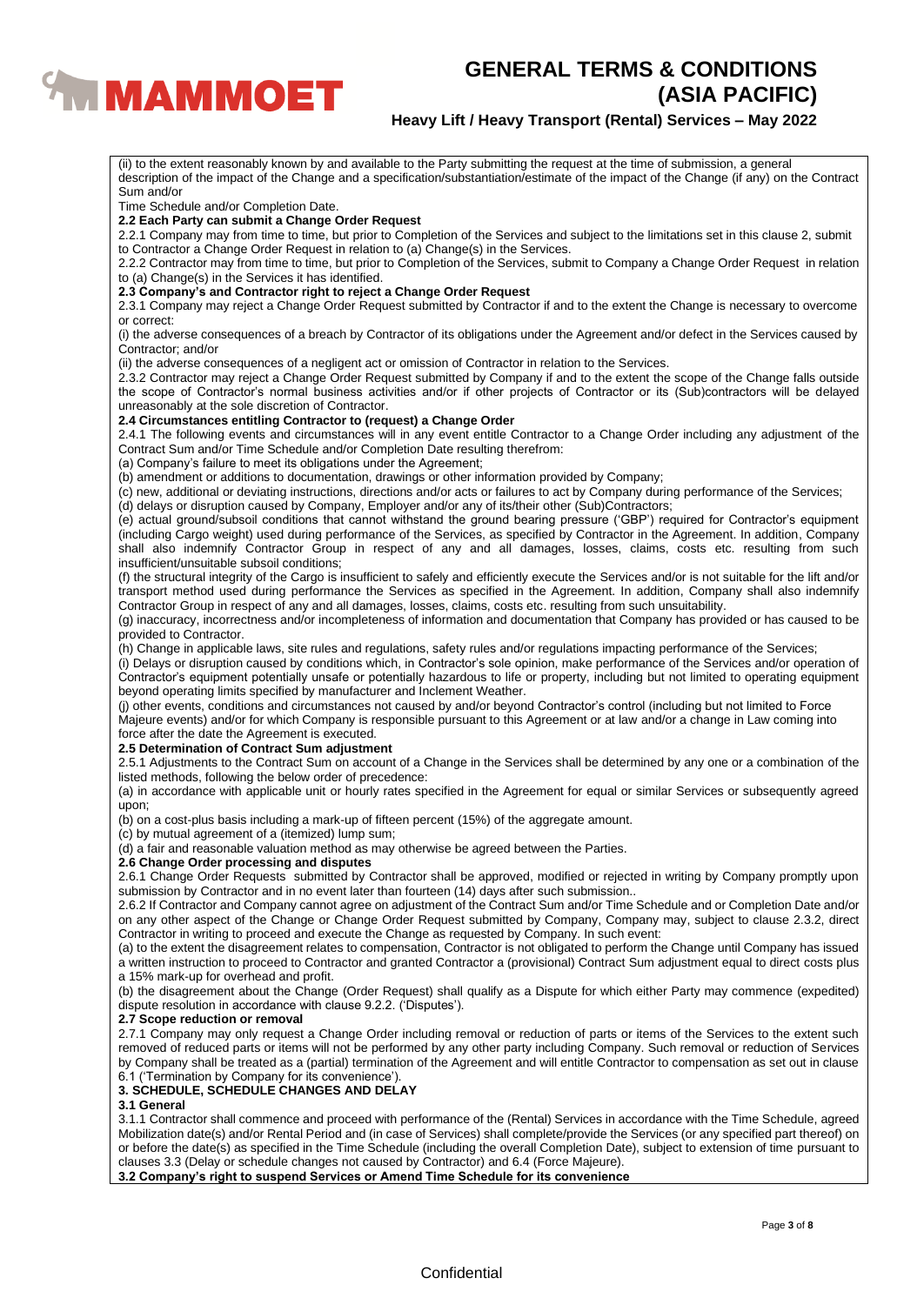

## **Heavy Lift / Heavy Transport (Rental) Services – May 2022**

3.2.1 Company may, at any time, instruct Contractor to suspend the Services or part thereof and/or amend the Time Schedule, for any reason whatsoever by giving notice in writing to Contractor indicating the effective date(s) of suspension. Contractor shall cease the Services on the effective date of suspension as instructed, and in the case of services which cannot be ceased immediately, Contractor shall use reasonable endeavours to cease services as soon as possible.

3.2.2 Company may at any time instruct Contractor to resume the Services by giving written notice to Contractor specifying the effective date of resumption, however subject to a notice period of at least ten (10) days within which Company shall provide an updated Time Schedule to Contractor.

## **3.3 Delay or schedule changes not caused by Contractor – compensation & time extension**

3.3.1 In the event of suspension (including suspension for Company's convenience) or other delay (including Company initiated changes to the Time Schedule) due to circumstances not attributable to Contractor (including but not limited to a lawful suspension of the performance of the Services by Contractor and/or a Change Order event or circumstance as specified in clause 2), Contractor shall be entitled to:

(a) delay compensation in accordance with the applicable prices and (unit) rates set forth in the Agreement Particulars and/or, to the extent such prices and (unit) rates are not available, (b) on a cost-plus basis including a mark-up of fifteen percent (15%) of the aggregate amount; and

(b) extension of time in respect of the Time Schedule (including any intermediary milestones and the Completion Date) equal to the duration of the suspension/delay plus any further extension that may be reasonably necessary as caused by the suspension/delay.

3.3.2 The following shall equally apply to each Party and be subject to clause 2 ('Changes') of the Agreement:

(i) Notification of suspension or other delay not attributable to Contractor

(ii) Submission of a request to the other Party regarding suspension or other delay not attributable to Contractor; and

(iii) Resolution of any disagreement between the Parties about adjustment of the Contract Sum and/or Time Schedule and or Completion Date and/or on any other aspect of the suspension or other delay not attributable to Contractor.

## **3.4 Delay or Schedule changes caused by Contractor – Liquidated Damages**

3.4.1 If due to its negligence Contractor is the sole cause of a failure to complete the Services by the Completion Date or, in case of Rental Services, to mobilize or provide the Equipment and/or Personnel on the agreed date(s) during the Rental Period Contractor shall be liable to pay delay liquidated damages only if such is specified in the Agreement Particulars. Such liquidated damages are to be applied as Company's sole financial remedy for loss or damages arising out of Contractor's failure and be considered as a genuine preestimate of the losses incurred.

3.4.2 In any event Contractor's total aggregate liability in relation to liquidated damages shall be limited to 5% of the Original Contract Sum unless otherwise specified in the Agreement Particulars. Liquidated damages shall be Company's sole remedy for delay and Contractor's failure as specified in clause 3.4.1. In the event that time is at large, quantum of Company's claim for general damages for delay shall be limited to 5% of the Original Contract Sum.

## **4 PRICE, PAYMENT AND TAX**

### **4.1 Contract Sum**

4.1.1 The Contract Sum to be paid for the (Rental) Services, the breakdown of the Contract Sum and the relevant payment terms and conditions are provided in the Agreement Particulars. The Contract Sum is based upon the (scope of) the (Rental) Services and is subject to any Change Order or other amendment in accordance with the Agreement.

## **4.2 Payment**

### 4.2.1Company shall pay:

(a) the (agreed parts of) the Contract Sum plus any applicable taxes, duties etc. as defined in clause 4.2(c) in accordance with the payment (milestone) schedule and within the payment period(s) set out in the Agreement Particulars,

(b) within 30 days from submission of each invoice by Contractor; and

(c) without any withholding of any nature (excluding as required by applicable law). No payment from Company to Contractor shall depend on payment from Employer to Company.

#### **4.3 Tax**

4.3.1 The Contract Sum is exclusive of VAT and all other taxes, duties and/or penalties etc. levied by government and/or other authorities in respect of and/or in connection with the Agreement or the Services, with the exception of corporate income tax and/or other tax on income to the extent due by Contractor in accordance with applicable law.

## **4.4 Inflation**

4.4.1 The Contractor may increase the Contract Sum at any time by giving the Company not less than 14 days' notice in writing where there is an increase in the direct cost to the Contractor of supplying the relevant Services and which is due to any factor beyond the control of the Contractor.

## **5 OTHER (RENTAL) SERVICES RELATED CONDITIONS & PRICE ASSUMPTIONS**

### **5.1 Information and documents**

5.1.1 A Party may fully rely on the information and documentation provided by or on behalf of the other Party. Each Party is responsible for the accuracy, correctness and completeness of the information and documentation it has provided or has caused to be provided to the other Party. The providing Party shall indemnify the other Party for any damages, losses, claims, costs etc. which result from the inaccuracy, incorrectness and / or incompleteness of the information and documentation of the providing Party.

5.1.2 (applicable to Services only) Contractor shall, if required by or pursuant to the Agreement and subject to its professional knowledge as a heavy lifting and transport company and subject the scope of the Services, review all documents, drawings, specifications and instructions relating to the Services for discrepancies and errors. However Company is and shall remain responsible for any and all consequences resulting from such discrepancies and errors in documents, drawings, specifications and instructions as received by Contractor from Company.

## **5.2 Permits, compliance with law, quarantine requirements**

5.2.1 Unless specified otherwise in the Agreement, Company is responsible for obtaining, at its own expense, all permits, licences, customs clearance and other approvals required for performance of the Project and/or the (Rental) Services and for getting access to the Site.

5.2.2 Contractor and Company shall comply with all applicable laws, regulations, ordinances and/or other regulatory requirements and instructions of governments.

5.2.3 For the avoidance of doubt, to the extent that Contractor is obliged to comply with any applicable quarantine requirements, this shall qualify as a Change entitling Contractor to a Change Order.

## **5.3 Site accessibility & conditions**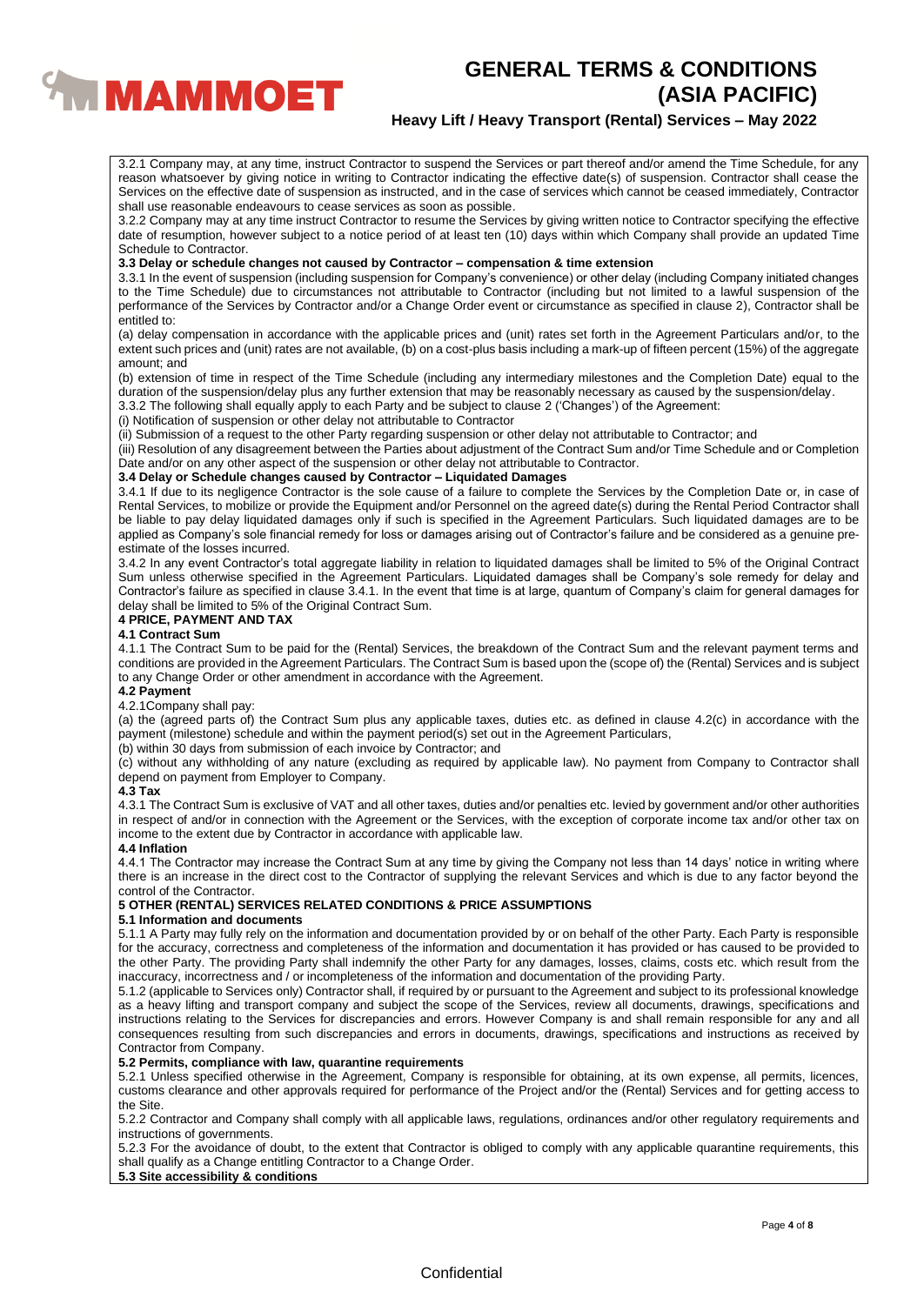

## **Heavy Lift / Heavy Transport (Rental) Services – May 2022**

5.3.1 Company shall ensure that the Site is properly accessible, that Contractor's equipment can be mobilised and/or assembled properly and safely to, on and from the Site and that the (Rental) Services can start on the agreed date and can be performed without interruption or hindrance.

5.3.2 Company shall further provide good working conditions at the Site (in particular with regard to health and safety) and ensure that such conditions comply with all local regulations and requirements.

**5.4 Professional / independent performance of Services** (applicable to Services only)

5.4.1 Contractor shall exercise all reasonable skill, care and diligence in the performance of the Services and shall carry out all its responsibilities in accordance with recognized professional standards.

5.4.2 Contractor shall have the sole control over the means and methods required for performance of the Services. Contractor shall plan and execute the Services as it suits the Contractor best, provided that the Contractor complies with the Time Schedule and reasonable instructions of the Company in accordance with the provisions of the Agreement.

### **5.5 Safety First**

5.5.1 Notwithstanding anything to the contrary in the Agreement the Contractor shall in any event not be required to undertake any activities or comply with any instruction or direction, which are reasonably deemed by the Contractor to be unsafe or potentially hazardous to life or property.

#### **5.6 Cargo**

5.6.1 Unless specified otherwise in the Agreement, Company is responsible for providing Cargo hoisting, anchor, jacking and/or lashing points with a capacity/strength that is sufficient for efficient and safe performance of the Services or, in case of Rental Services, efficient and safe performance of the activities Company intends to execute with the Equipment. Company shall further be responsible for Cargo packaging.

5.6.2 Company shall ensure that the Cargo, in all aspects including but not limited to structural integrity, centre of gravity, weight and/or design, is suitable and able to withstand the forces and/or manipulation resulting from the agreed method for performance of the Services (e.g. lifting, transportation, jacking and/or sliding) or, in case of Rental Services, for the activities Company intends to execute with the Equipment.

### **5.7 Warranty and defects** (applicable to Services only)

5.7.1 Contractor warrants that it shall use good workmanship and perform the Services in accordance with the provisions of the Agreement. Notwithstanding and due to the nature of the Services it is expressly agreed that Contractor is not responsible for works of repair, reconstruction, re-testing, and rectification and shall not make good defects, imperfections or other faults as may occur after completion of (an intermediary milestone of) the Services.

## **6 SUSPENSION / TERMINATION / CANCELLATION**

## **6.1 Termination by Company for its convenience**

6.1.1 Company may, at any time, cancel or terminate the Agreement, for any reason whatsoever and at its own convenience by giving notice in writing to Contractor indicating the effective date of the termination.

6.1.2 In the event of termination or cancellation of the Agreement in accordance with this clause 6.1 Company shall pay to Contractor (a) the value of the (Rental) Services performed up to and including the effective date of the termination, (b) agreed demobilisation fees plus all reasonable cost incurred by Contractor as a result of the termination/cancellation and (c) a fee of 25% of the remaining terminated non-performed value of the Services or, in case of Rental Services, the sum as specified in the Agreement Particulars to be paid by Company for the remaining terminated part of the agreed minimum Rental Period. To the extent applicable and possible such value and costs shall be calculated by applying the pricing/rates included in the Agreement.

## **6.2 Termination by Company for Cause (Contractor's default/breach)**

6.2.1 If Contractor breaches any material obligation it has assumed in the Agreement and does not cure such violation within thirty (30) days ('Cure Period') following written notice of such breach from Company to Contractor to be issued within 10 days of the date of the breach, then Company may terminate the Agreement by giving ten (10) days' written notice to Contractor. ln the event that such breach is not reasonably susceptible to cure within thirty (30) days, Contractor's Cure Period shall be extended to a maximum of ninety (90) days, unless otherwise agreed to by Company in writing.

6.2.2 In the event of termination for cause Company shall pay Contractor the value of (Rental) Services performed less any direct and reasonable costs incurred as a result of having the (Rental) Services performed by a replacement Subcontractor.

## **6.3 Suspension / Termination by Contractor for Cause (Company's default/breach)**

### 6.3.1 If:

(a) Company has failed to pay Contractor for the (Rental) Services for a period of fifteen (15) days after the date such payment is due under the Agreement, and/or

(b) Company is in breach of any of its other material obligations assumed under the Agreement and it does not cure such breach within thirty (30) days following written notice of such breach from Contractor to Company, and/or

(c) the Services or the Project, in whole or substantial part, is stopped for a period of sixty (60) consecutive days through no act or fault of Contractor,

then without prejudice to any other rights and remedies that Contractor may have under or pursuant to the Agreement (provided by law or in equity), the Contractor may give Company ten (10) days' written notice' ('Suspension Notice') of such breach or default and, in the event such breach, failure or default is not cured within such ten (10) day time period, Contractor may suspend performance under the Agreement.

6.3.2 If such breach, failure or default is not cured by Company within twenty (20) days from the date of the Suspension Notice, Contractor may terminate from the Agreement and shall be paid, in each case without duplication: (i) the amounts, fees and costs as specified in clause 6.1 (Termination for Company's convenience) plus (ii) any further losses or damages incurred by Contractor and not expressly waived pursuant to the Agreement.

## **6.4 Force Majeure**

6.4.1 Force Majeure' shall mean circumstances, conditions and/or events, which are beyond the reasonable control of either Party and that could not be foreseen at the time the Agreement was entered into, occurring in the absence of any fault of negligence of any Party and which cannot be avoided or prevented through the adoption of reasonable measures, which temporarily or permanently prevent the performance of any obligation (with the exception of payment obligations) under the Agreement, including but not limited to industry wide or regional strikes, substantial supply chain disruptions and labour disturbances, (not including the personnel of the Group of the affected Party), cyber security related events, mutinies, quarantines, epidemics, pandemics, wars (whether declared or undeclared), acts of terrorism, blockades, embargo's, riots, civil disturbances, civil wars, fires, storms and/or other weather conditions and/or other acts of nature. Inclement Weather that is not abnormal for the Site shall not qualify as Force Majeure.

## **Confidential**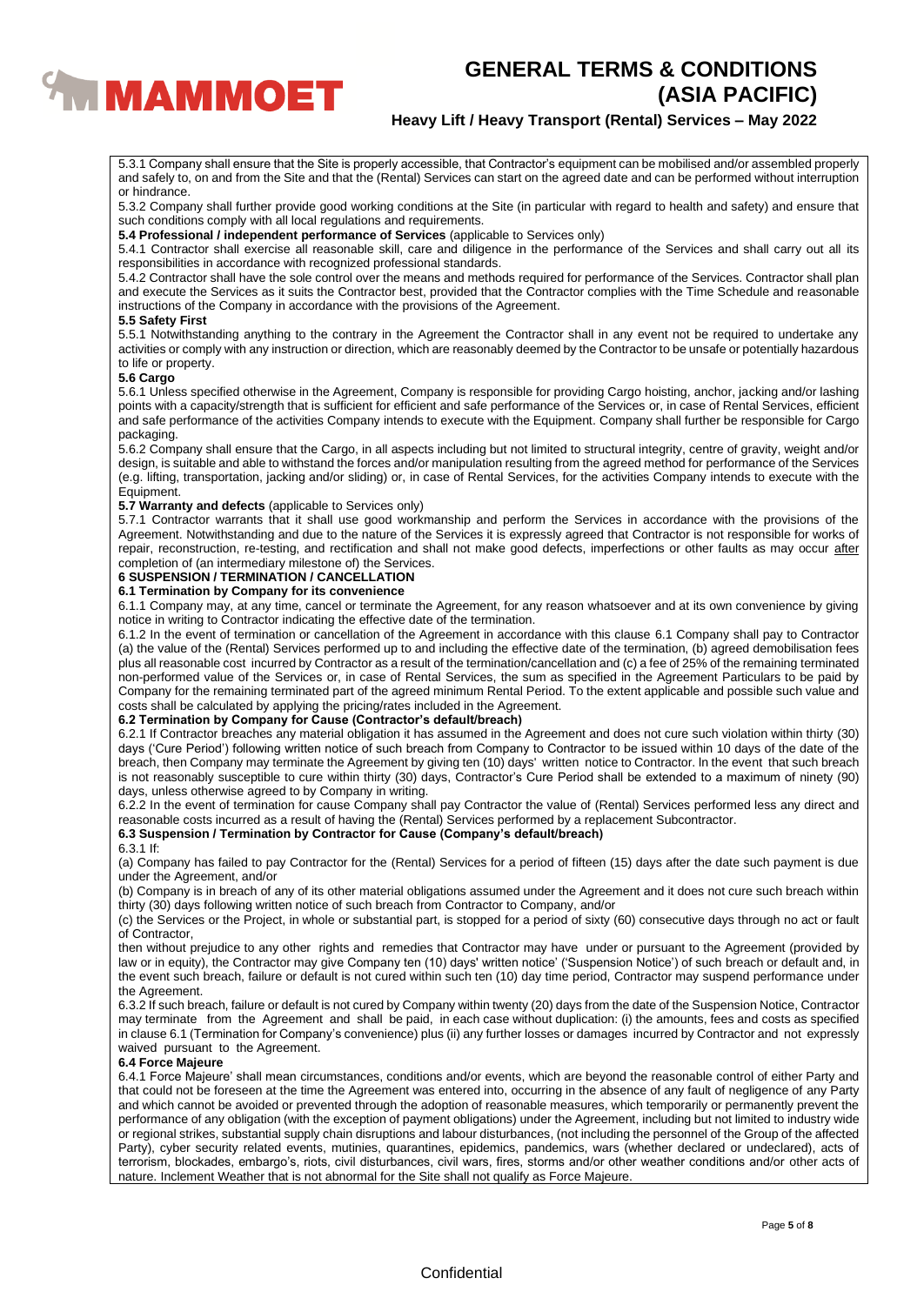

## **Heavy Lift / Heavy Transport (Rental) Services – May 2022**

6.4.2 In the event that the performance of obligations under the Agreement is temporarily prevented due to a Force Majeure occurrence, the Force Majeure occurrence will only have the effect of deferring the performance of those obligations (excluding payment obligations), and shall not serve to relieve any party of other obligations under the Agreement.

6.4.3 Promptly upon the occurrence of Force Majeure, the affected Party shall give written notice to the other Party, citing the Force Majeure event, the effect of this event upon the party's contractual obligations, and the extent of mitigation action taken. The affected Party shall make all reasonable effort to mitigate and reduce to a minimum the effects of the Force Majeure.

6.4.4 In case of Force Majeure, the Contractor shall be granted such time extension – and accordingly the Time Schedule and Completion Date or, in case of Rental Services the Rental Period, shall be adjusted - as is reasonably necessary to reflect the effect of the delay.

6.4.5 Unless agreed otherwise in writing, either Party will be allowed to terminate the Agreement in case of a Force Majeure event lasting fifteen (15) days or more. In the event of such termination Company shall only be obliged to pay the value of the Services performed and all reasonable direct cost (including demobilisation costs) incurred as a result of this termination. To the extent applicable and possible such value and costs shall be calculated by applying the pricing/rates included in the Agreement.

#### **7 LIABILITY & INDEMNITY 7.1 General liability basis**

7.1.1 Contractor shall only be liable for any damage, loss, injury, expense and/or cost of any kind if and to the extent such damage, loss, injury, expense and/or cost is caused by negligent errors, acts, omissions or breach of contract by Contractor and/or any of its Subcontractors.

### **7.2 Limitation of aggregate liability**

7.2.1 Except for the gross negligence or wilful misconduct on the part of Contractor and further to the fullest extent permitted by applicable law, Contractor's total aggregate liability whether in contract, in tort (including but not limited to negligence), for breach of statutory duty, in restitution, in law or in equity or for any cause of action whatsoever arising under or in connection with the Agreement for loss, damage, damages, cost, expense, expenses, disbursements, liability (including in respect of any fine or penalty) interest and costs, whether direct or indirect, present or future, actual or contingent, fixed or unascertained shall be limited to 50% of the Original Contract Sum. Company shall indemnify, defend and hold harmless Contractor Group for all damages, losses, claims, costs, liability etc. of Company Group exceeding the above mentioned limitation.

### **7.3 Exclusion consequential loss liability**

7.3.1 Notwithstanding any of the indemnities and liabilities specifically referred to elsewhere in the Agreement, neither Party shall be liable, whether in contract, in tort (including but not limited to negligence), for breach of statutory duty, in restitution, in law or in equity or for any cause of action whatsoever arising under or in connection with the Contract, for any loss of profit or anticipated profit, loss of revenue, loss of turnover, loss of opportunity, loss of production, loss of use, loss of business, or any consequential or indirect losses whatsoever. Any loss or damage, as mentioned in this article, of Company Group shall be deemed loss or damage of Company. Any loss or damage, as mentioned in this article, of Contractor Group shall be deemed loss or damage of Contractor. Each party shall indemnify, defend and hold the other party harmless accordingly.

## **8 INSURANCE**

### **8.1 Contractor and Company provided standard insurance**

8.1.1 Each Party shall at its sole cost take out and maintain during the existence of the Agreement and the Services the following insurances:

(a) **Workers' Compensation and Employer's Liability** Insurance for its own personnel as prescribed by applicable laws

(b) **Commercial General Liability** (third party bodily injury and third party property damage) insurance with a coverage limit of EUR 2,500,000 (two million five hundred thousand EUR) being a combined single limit per occurrence.

(c) **Automobile Liability** Insurance for the equipment that is owned, leased or hired by the Party (covering bodily injury and property damage) as prescribed by applicable laws.

(d) any other insurance required by the applicable law.

### **8.2 All-risk insurance provided by Company (CAR/Cargo insurance)**

8.2.1 Company shall take out and maintain, at its/their sole cost, or shall procure that any other member of the Company Group shall take out and maintain, for the duration of the Agreement and the Project, insurance(s) adequately covering at least physical loss or damage caused to or respectively caused by the Cargo at the Site and/or during transportation and/or (temporary) storage. Company shall also maintain (or arrange that its Group shall maintain) appropriate insurance covering damage to or loss of any other Site installations or other property owned by or otherwise in the care custody and control of Company Group such as but not limited to permanent construction and/or existing facility. These insurances shall in any event be primary to the insurances taken out by Contractor Group. The insurance policy provided by Company and/ any member of the Company Group shall be endorsed to waive subrogation against the Contractor Group. All policies of insurance provided by Company or Company Group shall name the Contractor and Contractor Group as additional insured.

# **8.3 All-risk insurance provided by Contractor (Equipment insurance)**

8.3.1 Contractor shall at its sole cost take out and maintain during the existence of the Agreement and the Services Equipment insurance for the Equipment that is owned, leased or hired by the Contractor in an amount of the full replacement value.

### **8.4 Waiver of subrogation / naming as co-insured / insurance certificates**

8.4.1 The insurances taken out by each Party in accordance with clause 8.1 and 8.3 shall be endorsed to waive subrogation against the other Party and its respective Group and (except for the Workers' Compensation and Employer's Liability Insurances) will name the other Party and its respective Group as additional insured. The waiver of subrogation and the naming as additional-insured however only apply to the extent that the respective Party has assumed any liabilities under the Agreement. Each Party shall issue certificates of insurances to evidence the existence of the insurances.

### **8.5 Liability for insurance deductible**

8.5.1 A Party shall pay or reimburse the other Party for deductibles on the insurance policies taken out by the other Party to the extent that its negligence or fault under the Agreement gave rise to any claim on such policies. The liability to pay or

reimburse the deductible amount shall be limited EUR 100,000 (one hundred thousand EUR) per occurrence).

## **9 GOVERNING LAW AND DISPUTE RESOLUTION**

### **9.1 Governing law**

9.1.1 The Agreement will be governed by and construed in accordance with laws of Singapore.

#### **9.2 Disputes**

9.2.1 A Party may notify the other Party in writing that a Dispute has arisen. The Parties will, in the first instance, attempt to resolve the Dispute by entering into good faith negotiations. If, within thirty (30) days from the date of notification, the Parties do not reach agreement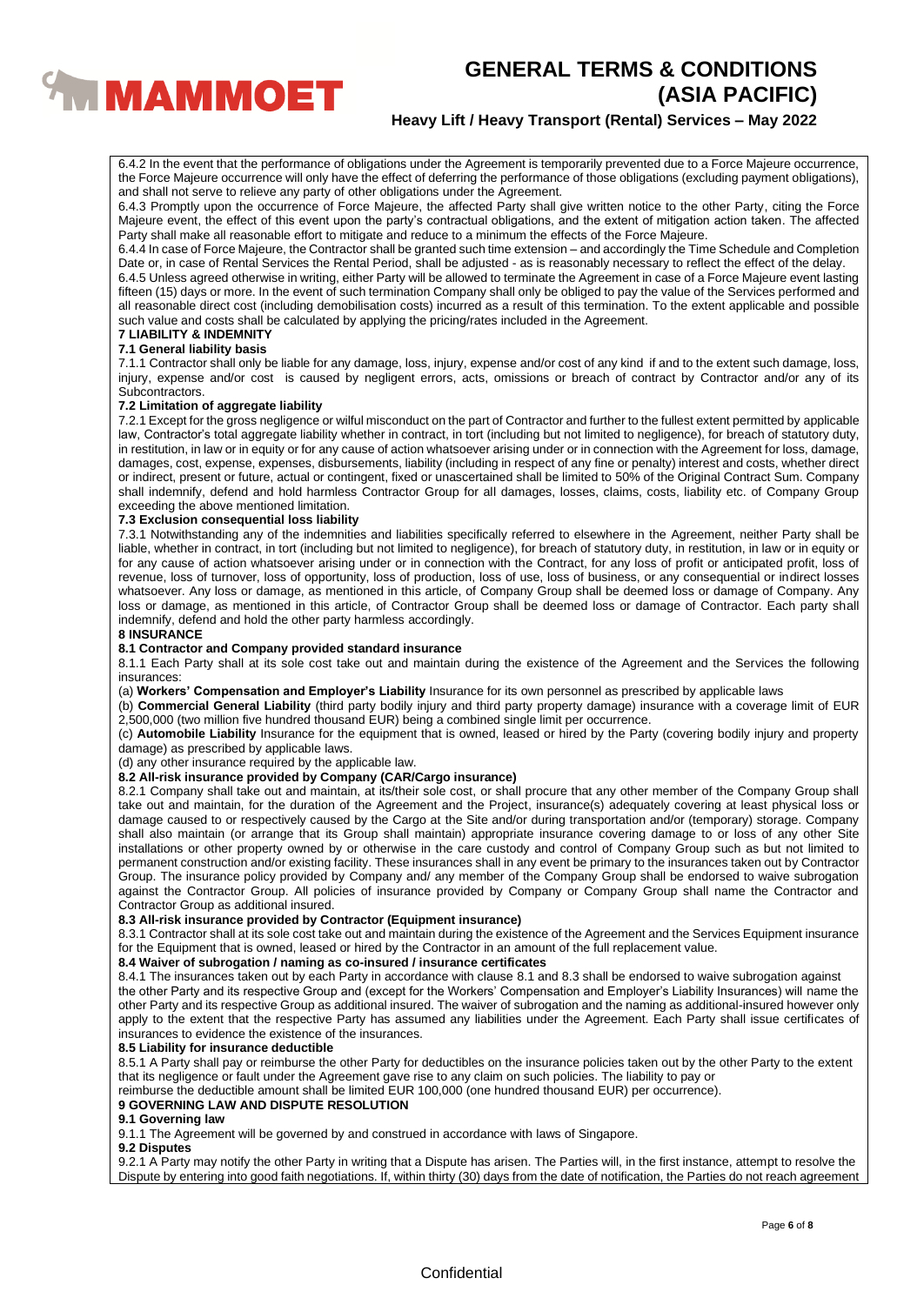

# **Heavy Lift / Heavy Transport (Rental) Services – May 2022**

on the resolution of the dispute, each Party may refer such dispute to arbitration as set out in clause 9.2.2. 9.2.2 All disputes arising out of or in connection with the Agreement that are not resolved in accordance via good faith negotiations in accordance with clause 9.2.1 shall be finally settled under the Rules of Arbitration of the International Chamber of Commerce by one or more arbitrators appointed in accordance with the said Rules. The seat, or legal place, of arbitration shall be Singapore. **10 MISCELLANEOUS**

## **10.1 Notices**

10.1.1 All notices, demands, claims or other communication under the Agreement to the Parties shall be in the English language and shall be considered to have been duly given or made when delivered in writing by registered mail, email or a courier to the Party and addressed to the person(s) and address(es) specified in or pursuant to the Agreement or, in the absence thereof, when delivered via courier to the Party's registered office address or another address specified by the receiving Party in writing.

### **10.2 Business ethics and anti-bribery**

10.2.1 Each Party agrees, in its performance of its obligations under the Agreement, to comply, and to cause its affiliated companies to comply, with all applicable laws, including any and all international rules and regulations related to bribery issues (such as but not limited to *Chapter VII 'Combatting Bribery, Bribe Solicitation and Extortion', Article 1 of the OECD Guidelines for Multinational Enterprises*) and EU and U.S. Trade Sanctions and Export Control Laws.

10.2.2 Neither Party shall knowingly take any action that would cause the other Party to be in violation of any applicable laws. Further, each Party shall immediately notify the other Party if such Party has any information or suspicion that there may be a violation of any applicable laws in connection with the performance of activities under the Agreement.

#### **10.3 Intellectual Property**

10.3.1 All documentation is and will remain the property of the Party that has supplied it to the other Party.

10.3.2 All intellectual property rights related to information and/or documents provided in relation to the Project or Services and as may be further defined in the Agreement Particulars ('**Intellectual Property**'), if any, are and will remain vested in the Party that has supplied the documents and/or information to the other Party.

10.3.3 Any concept, product, process (patentable or otherwise), copyrightable material (including without limitation documents, specifications, calculations, maps, sketches, notes, reports, data, models, samples, drawings, designs, videos and electronic software) or other information first conceived, reduced to practice or created by any member of Contractor Group in the performance of the Services (and with respect to any subcontractors, their respective scope) under this Agreement (collectively, 'Work Product') shall be the property of the Contractor. Title shall have passed principally upon the earliest of conception, reduction to practice or creation, as applicable, whether or not delivered to the Contractor at the time of conception, reduction to practice or creation.

10.3.4 Each Party shall indemnify, protect, defend and hold harmless the other Party for any and all damages, losses, claims, actions or proceedings arising out of any patent infringement by that Party and in relation to the Services, including but not limited to reimbursement of royalties or similar charges paid by the other Party.

### **10.4 Confidential Information**

10.4.1 '**Confidential Information**' shall mean any and all information disclosed (whether orally, in writing or by any other means) by the disclosing Party to the receiving Party, whether before or for a period of 5 years after the date of the Agreement, whether marked confidential or by its nature to be reasonably deemed confidential, including but not limited to information relating to that Party's operations, processes, plans or intentions, production information, know-how, copyrights, design rights, trade secrets, market opportunities, business affairs, but shall not include any part of such information which:

(a) is in or comes into the public domain in any way without breach of the Agreement by a receiving Party or any person to whom it makes disclosure; or

(b) the receiving Party can show:

(i) was in its possession or known to it by being in its use or being recorded in its files prior to receipt from the disclosing Party and was not acquired by the receiving Party from the disclosing Party under an obligation of confidence; or

(ii) to have been independently developed by the receiving Party without recourse to the Confidential Information; or

(iii) the receiving Party obtains or has available from a source other than the disclosing Party without breach by the receiving Party or such source of any obligation of confidentiality or non-use.

10.4.2 In relation to Confidential Information received from the other Party or from a third party on behalf of the other Party, the disclosing Party and the receiving Party agree as follows:

(i) To treat the Confidential Information in confidence and to use it only for the purpose of the Agreement and performance of Services provided hereunder;

(ii) Not to copy or write down any part of the Confidential Information except as is reasonably necessary for the for the purpose of the Agreement and performance of Services provided hereunder;

(iii) To disclose the Confidential Information only to its directors, officers and employees (including directors, officers and employees of the receiving Party's Group) that need to know the Confidential Information for the purpose of the Agreement and performance of Services provided hereunder;

(iv) To treat the Confidential Information with the same degree of care and with sufficient protection from unauthorised disclosure as the receiving Party uses to maintain its own confidential or proprietary information.

10.4.3 Subject to applicable data preservation law, at the request of the disclosing Party the receiving Party shall promptly return all documents, materials and records and all copies of the Confidential Information to the disclosing Party and permanently delete any such Confidential Information from any electronic storage media or memory;

10.4.4 Notwithstanding the foregoing, each Party may disclose Confidential Information to the extent required by law or court order, provided that the originally disclosing Party receives written advance notice of the requested disclosure promptly and has a reasonable opportunity to object to the disclosure and seek a protective order prior to the receiving party making such disclosure. The obligations of this clause 10.4 shall survive the termination of the Agreement.

## **10.5 No assignment / transfer**

10.5.1 The Agreement shall be binding upon and inure to the benefit of the parties hereto and their respective permitted successors and assigns. No party shall have the right to assign, transfer, pledge, encumber or otherwise affect its obligations and rights under the Agreement (hereafter, collectively, '**Assign**') without the written consent of the other party, which may be granted or withheld in its sole discretion.

10.5.2 Any attempt by any of the parties to assign any of its obligations and rights hereunder, without such consent, shall be void and without effect and shall not affect its obligations under the Agreement.

## **10.6 Entire agreement**